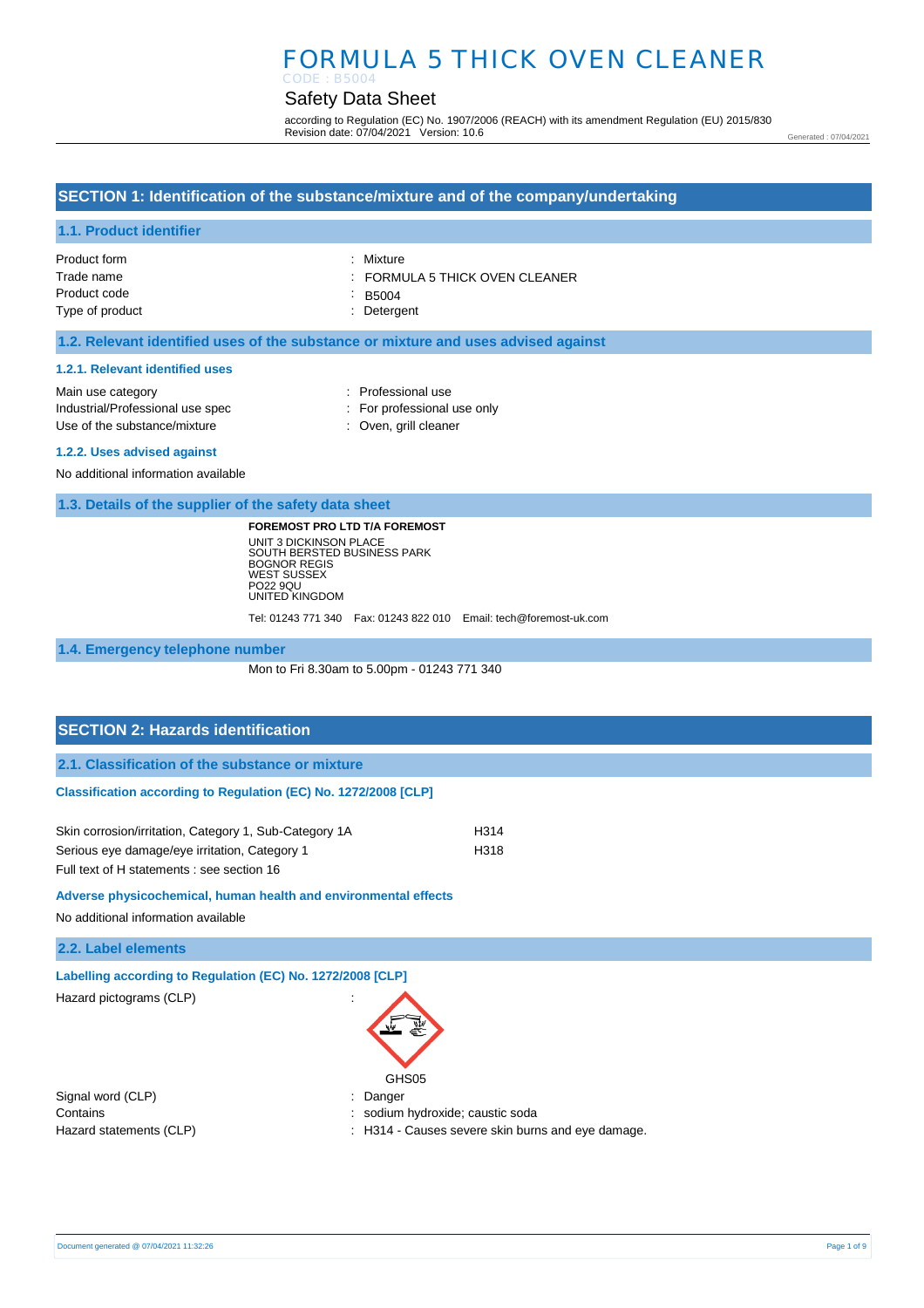# Safety Data Sheet

according to Regulation (EC) No. 1907/2006 (REACH) with its amendment Regulation (EU) 2015/830

| Precautionary statements (CLP) | : P264 - Wash hands thoroughly after handling.                                         |
|--------------------------------|----------------------------------------------------------------------------------------|
|                                | P280 - Wear face protection, protective gloves, protective clothing.                   |
|                                | P301+P330+P331 - IF SWALLOWED: Rinse mouth. Do NOT induce vomiting.                    |
|                                | P303+P361+P353 - IF ON SKIN (or hair): Take off immediately all contaminated clothing. |
|                                | Rinse skin with water or shower.                                                       |
|                                | P305+P351+P338 - IF IN EYES: Rinse cautiously with water for several minutes. Remove   |
|                                | contact lenses, if present and easy to do. Continue rinsing.                           |
|                                | P315 - Get immediate medical advice/attention.                                         |
|                                | P405 - Store locked up.                                                                |
|                                |                                                                                        |

## **2.3. Other hazards**

No additional information available

# **SECTION 3: Composition/information on ingredients**

### **3.1. Substances**

### Not applicable

### **3.2. Mixtures**

| <b>Name</b>                                                                                           | <b>Product identifier</b>                                                                               | $\%$      | <b>Classification according to</b><br><b>Regulation (EC) No.</b><br>1272/2008 [CLP] |
|-------------------------------------------------------------------------------------------------------|---------------------------------------------------------------------------------------------------------|-----------|-------------------------------------------------------------------------------------|
| sodium hydroxide; caustic soda<br>substance with national workplace exposure limit(s)<br>$ $ (IE, GB) | (CAS-No.) 1310-73-2<br>(EC-No.) 215-185-5<br>(EC Index-No.) 011-002-00-6<br>(REACH-no) 01-2119457892-27 | $10 - 15$ | Skin Corr. 1A, H314                                                                 |
| Sodium laurylether sulphate                                                                           | (CAS-No.) 68891-38-3<br>(EC-No.) 500-234-8<br>(REACH-no) 01-2119488639-16                               | $1 - 5$   | Eye Dam. 1, H318<br>Skin Irrit. 2, H315                                             |

| <b>Specific concentration limits:</b> |                                                                                                         |                                                                                                                                                       |
|---------------------------------------|---------------------------------------------------------------------------------------------------------|-------------------------------------------------------------------------------------------------------------------------------------------------------|
| <b>Name</b>                           | <b>Product identifier</b>                                                                               | <b>Specific concentration limits</b>                                                                                                                  |
| sodium hydroxide; caustic soda        | (CAS-No.) 1310-73-2<br>(EC-No.) 215-185-5<br>(EC Index-No.) 011-002-00-6<br>(REACH-no) 01-2119457892-27 | $(0.5 \leq C < 2)$ Skin Irrit. 2, H315<br>$(0.5 \le C < 2)$ Eye Irrit. 2, H319<br>(2 ≤C < 5) Skin Corr. 1B, H314<br>( 5 ≤C ≤ 100) Skin Corr. 1A, H314 |
| Sodium laurylether sulphate           | (CAS-No.) 68891-38-3<br>(EC-No.) 500-234-8<br>(REACH-no) 01-2119488639-16                               | ( 5 ≤C < 10) Eye Irrit. 2, H319<br>(10 ≤C < 100) Eye Dam. 1, H318                                                                                     |

Full text of H-statements: see section 16

| <b>SECTION 4: First aid measures</b>                              |                                                                                                                                                                   |  |  |
|-------------------------------------------------------------------|-------------------------------------------------------------------------------------------------------------------------------------------------------------------|--|--|
| 4.1. Description of first aid measures                            |                                                                                                                                                                   |  |  |
| First-aid measures general<br>First-aid measures after inhalation | : Get medical advice/attention if you feel unwell.<br>: Remove person to fresh air and keep comfortable for breathing.                                            |  |  |
| First-aid measures after skin contact                             | : Wash skin with plenty of water. Take off immediately all contaminated clothing and wash it<br>before reuse. Get medical advice/attention.                       |  |  |
| First-aid measures after eye contact                              | : Rinse cautiously with water for several minutes. Remove contact lenses, if present and easy<br>to do. Continue rinsing. Get immediate medical advice/attention. |  |  |
| First-aid measures after ingestion                                | : Do NOT induce vomiting. Rinse mouth. Drink plenty of water. Get medical advice/attention.                                                                       |  |  |
| 4.2. Most important symptoms and effects, both acute and delayed  |                                                                                                                                                                   |  |  |
| Symptoms/effects after inhalation                                 | : May cause respiratory irritation.                                                                                                                               |  |  |
| Document generated @ 07/04/2021 11:32:26                          | Page 2 of 9                                                                                                                                                       |  |  |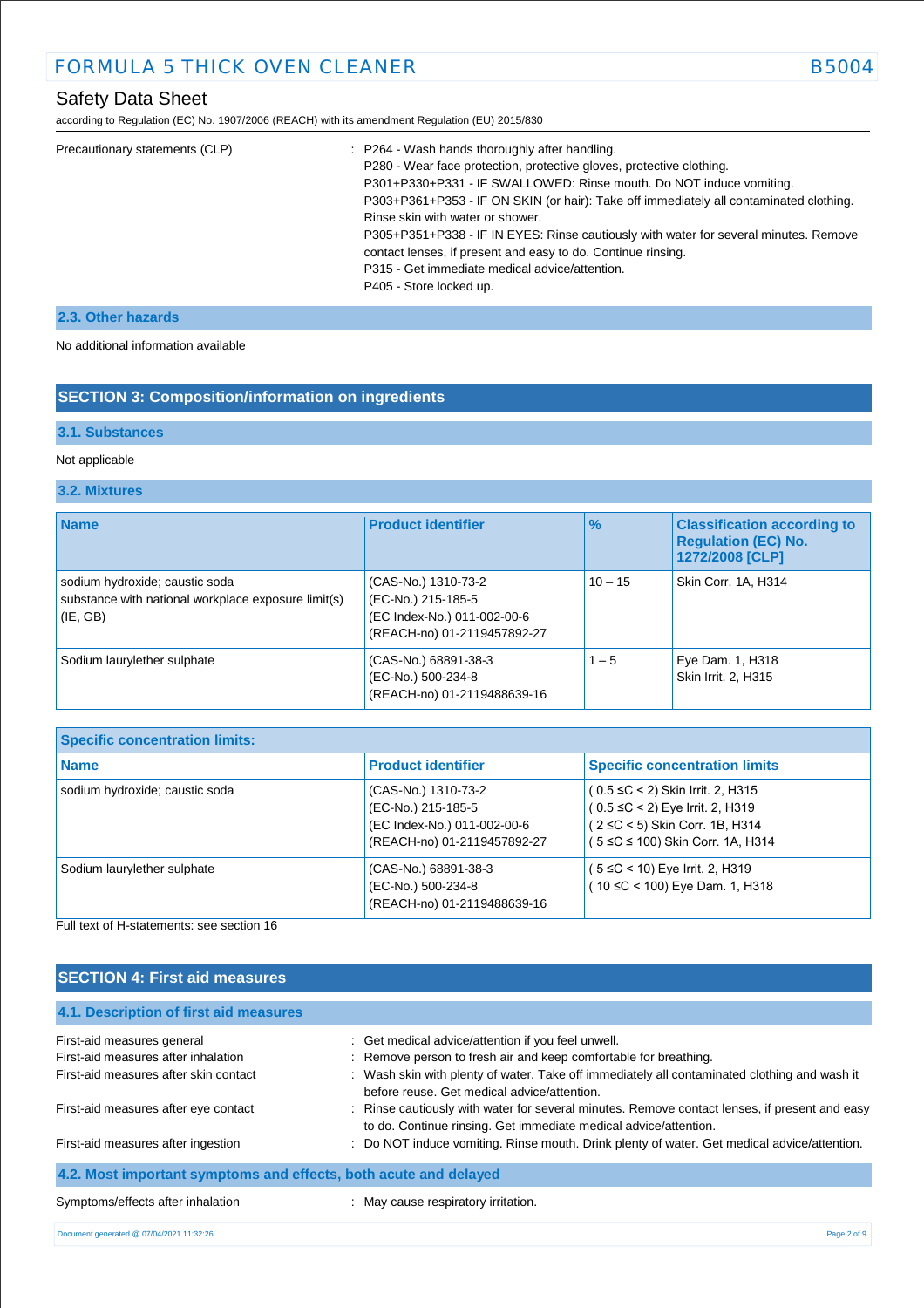# FORMULA 5 THICK OVEN CLEANER B5004 CLEANER

# Safety Data Sheet

according to Regulation (EC) No. 1907/2006 (REACH) with its amendment Regulation (EU) 2015/830

| Symptoms/effects after skin contact | : Burns.                     |
|-------------------------------------|------------------------------|
| Symptoms/effects after eye contact  | : Causes serious eye damage. |
| Symptoms/effects after ingestion    | : Burns.                     |

**4.3. Indication of any immediate medical attention and special treatment needed**

Treat symptomatically.

## **SECTION 5: Firefighting measures**

**5.1. Extinguishing media**

Suitable extinguishing media : Carbon dioxide. Dry powder. Foam.

**5.2. Special hazards arising from the substance or mixture**

Hazardous decomposition products in case of fire : Corrosive vapours.

**5.3. Advice for firefighters**

No additional information available

# **SECTION 6: Accidental release measures 6.1. Personal precautions, protective equipment and emergency procedures 6.1.1. For non-emergency personnel**  Emergency procedures **in the contract of the Contract Contract Evacuate unnecessary personnel. 6.1.2. For emergency responders**  Protective equipment **interval and the USE** of Use personal protective equipment as required. **6.2. Environmental precautions** Avoid release to the environment. **6.3. Methods and material for containment and cleaning up** For containment : Collect spillage. Methods for cleaning up example of the spills with inert solids, such as clay or diatomaceous earth as soon as possible.

**6.4. Reference to other sections**

For further information refer to section 8: "Exposure controls/personal protection". For further information refer to section 13.

| <b>SECTION 7: Handling and storage</b>                                                                                           |                                                                                                                                                                                                      |  |  |
|----------------------------------------------------------------------------------------------------------------------------------|------------------------------------------------------------------------------------------------------------------------------------------------------------------------------------------------------|--|--|
| 7.1. Precautions for safe handling                                                                                               |                                                                                                                                                                                                      |  |  |
| Precautions for safe handling<br>Hygiene measures                                                                                | : Avoid contact with skin and eyes.<br>: Do not eat, drink or smoke when using this product.                                                                                                         |  |  |
| 7.2. Conditions for safe storage, including any incompatibilities                                                                |                                                                                                                                                                                                      |  |  |
| <b>Technical measures</b><br>Storage conditions<br>Incompatible products<br>Incompatible materials<br>Special rules on packaging | : Does not require any specific or particular technical measures.<br>: Keep container closed when not in use.<br>: Oxidizing agent. Strong acids.<br>: Metals.<br>: Keep only in original container. |  |  |
| 7.3. Specific end use(s)                                                                                                         |                                                                                                                                                                                                      |  |  |

No additional information available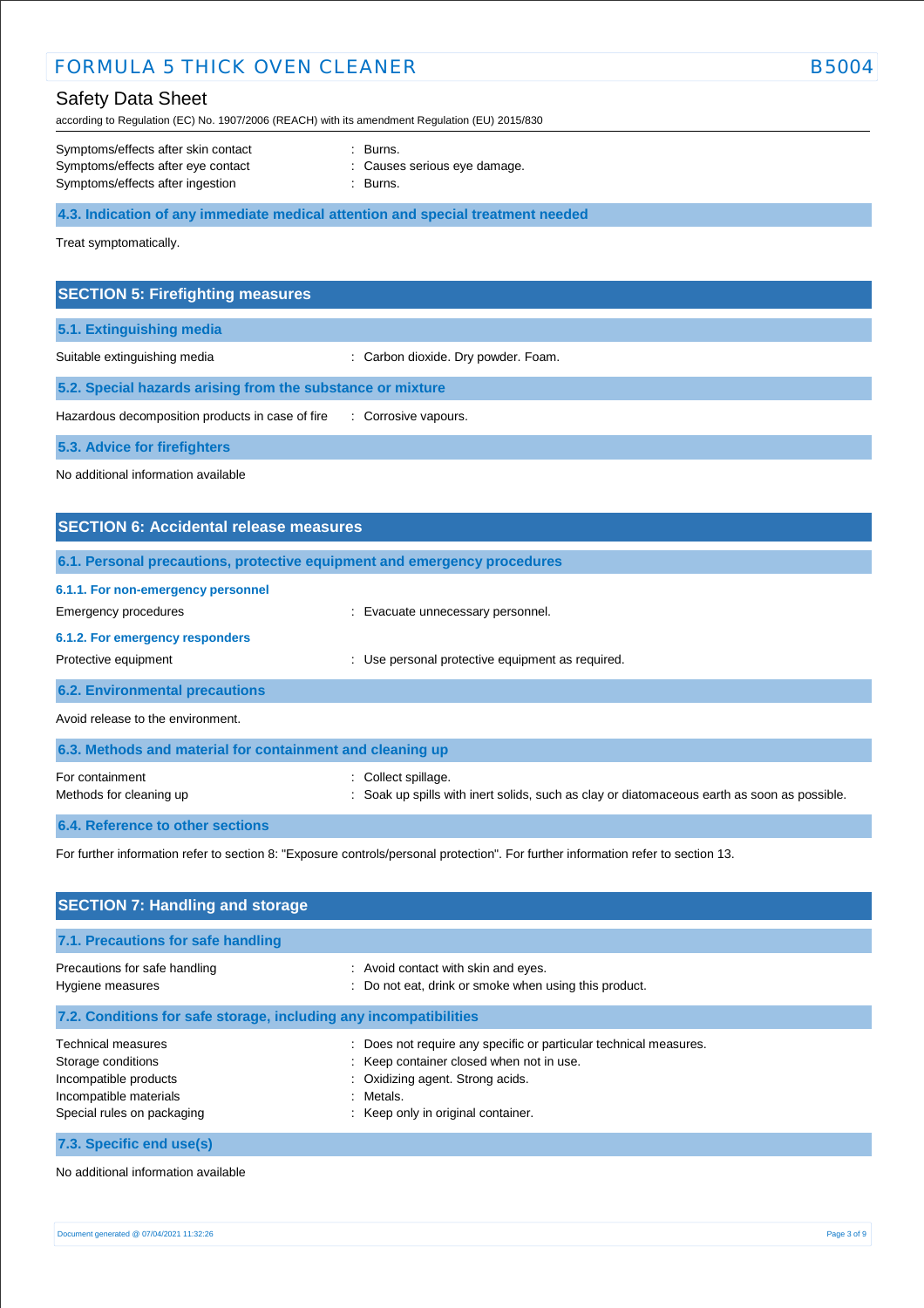# FORMULA 5 THICK OVEN CLEANER B5004 CLEANER

# Safety Data Sheet

according to Regulation (EC) No. 1907/2006 (REACH) with its amendment Regulation (EU) 2015/830

## **SECTION 8: Exposure controls/personal protection**

#### **8.1. Control parameters**

#### **8.1.1 National occupational exposure and biological limit values**

| sodium hydroxide; caustic soda (1310-73-2)           |                       |  |
|------------------------------------------------------|-----------------------|--|
| <b>Ireland - Occupational Exposure Limits</b>        |                       |  |
| Local name                                           | Sodium hydroxide      |  |
| <b>OEL STEL</b>                                      | $2 \text{ mg/m}^3$    |  |
| <b>United Kingdom - Occupational Exposure Limits</b> |                       |  |
| Local name                                           | Sodium hydroxide      |  |
| <b>WEL STEL (OEL STEL)</b>                           | $2$ mg/m <sup>3</sup> |  |

### **8.1.2. Recommended monitoring procedures**

No additional information available

#### **8.1.3. Air contaminants formed**

No additional information available

#### **8.1.4. DNEL and PNEC**

No additional information available

#### **8.1.5. Control banding**

No additional information available

### **8.2. Exposure controls**

#### **8.2.1. Appropriate engineering controls**

No additional information available

### **8.2.2. Personal protection equipment**

#### **Personal protective equipment symbol(s):**



#### **8.2.2.1. Eye and face protection**

| Eye protection:     |  |
|---------------------|--|
| Face shield. EN 166 |  |
|                     |  |

#### **8.2.2.2. Skin protection**

#### **Skin and body protection:**

Wear suitable protective clothing

#### **Hand protection:**

Chemical resistant gloves (according to European standard EN 374 or equivalent). Nitrile rubber gloves

### **Other skin protection**

### **Materials for protective clothing:**

Safety boots. PICM008

#### **8.2.2.3. Respiratory protection**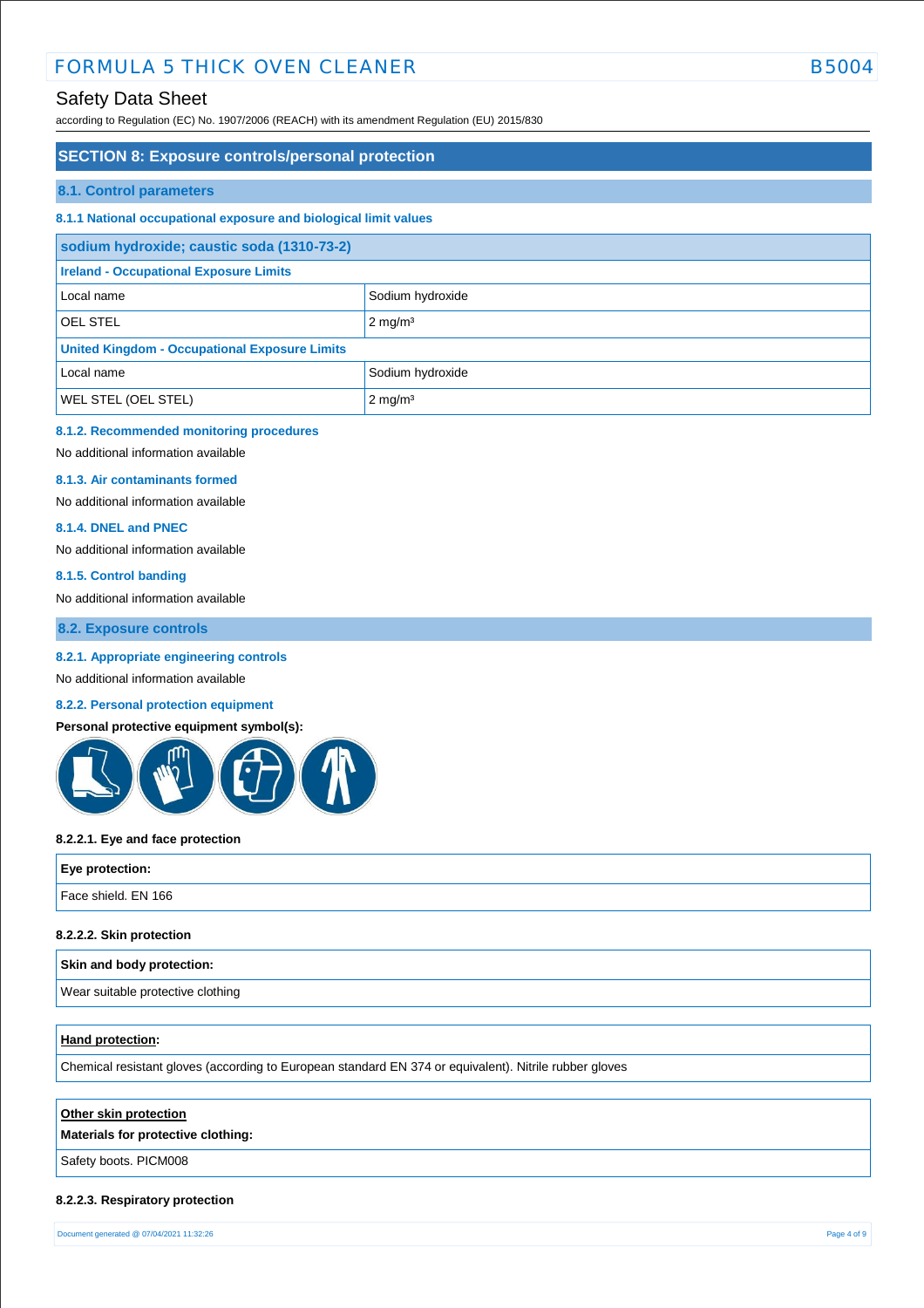# FORMULA 5 THICK OVEN CLEANER **EXAMPLE 2004** B5004

# Safety Data Sheet

according to Regulation (EC) No. 1907/2006 (REACH) with its amendment Regulation (EU) 2015/830

#### **Respiratory protection:**

Not required for normal conditions of use

#### **8.2.2.4. Thermal hazards**

No additional information available

**8.2.3. Environmental exposure controls** 

No additional information available

# **SECTION 9: Physical and chemical properties**

### **9.1. Information on basic physical and chemical properties**

| Physical state                                  | Liquid            |
|-------------------------------------------------|-------------------|
| Appearance                                      | Mobile liquid.    |
| Colour                                          | dark yellow.      |
| Odour                                           | odourless.        |
| Odour threshold                                 | No data available |
| рH                                              | 13                |
| Relative evaporation rate (butylacetate=1)      | No data available |
| Melting point                                   | No data available |
| Freezing point                                  | No data available |
| Boiling point                                   | $\geq 100$ °C     |
| Flash point                                     | No data available |
| Auto-ignition temperature                       | No data available |
| Decomposition temperature                       | No data available |
| Flammability (solid, gas)                       | No data available |
| Vapour pressure                                 | No data available |
| Relative vapour density at 20 °C                | No data available |
| Relative density                                | 1.123             |
| Solubility                                      | Soluble in water. |
| Partition coefficient n-octanol/water (Log Pow) | No data available |
| Viscosity, kinematic                            | No data available |
| Viscosity, dynamic                              | No data available |
| Explosive properties                            | No data available |
| Oxidising properties                            | No data available |
| <b>Explosive limits</b>                         | No data available |

#### **9.2. Other information**

No additional information available

## **SECTION 10: Stability and reactivity**

#### **10.1. Reactivity**

The product is non-reactive under normal conditions of use, storage and transport.

### **10.2. Chemical stability**

Stable under normal conditions of use.

**10.3. Possibility of hazardous reactions**

No dangerous reactions known under normal conditions of use.

#### **10.4. Conditions to avoid**

None under recommended storage and handling conditions (see section 7).

**10.5. Incompatible materials**

#### Metals. Acids.

Document generated @ 07/04/2021 11:32:26 Page 5 of 9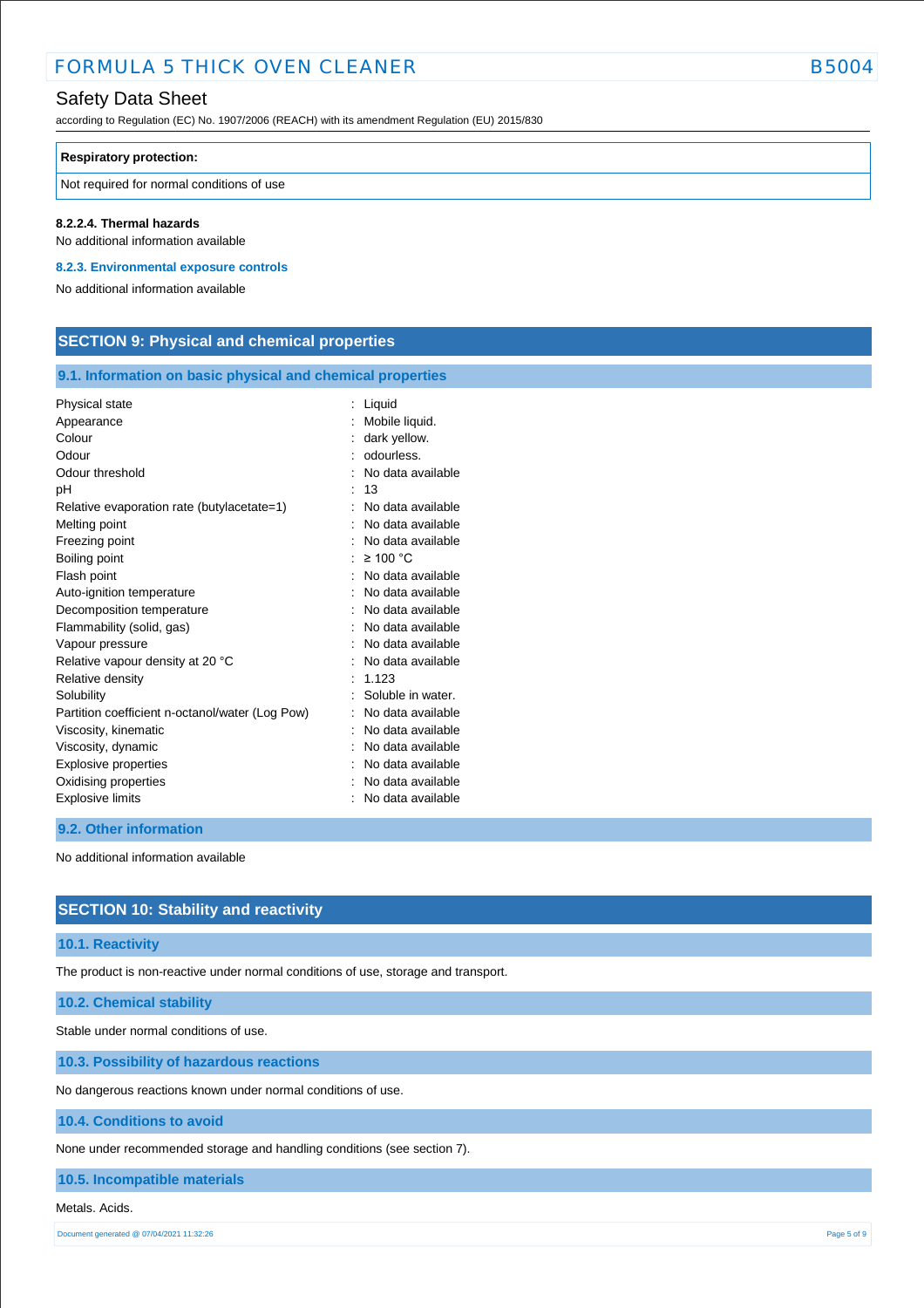# FORMULA 5 THICK OVEN CLEANER B5004

# Safety Data Sheet

according to Regulation (EC) No. 1907/2006 (REACH) with its amendment Regulation (EU) 2015/830

# **10.6. Hazardous decomposition products**

No hazardous decomposition products known at room temperature.

| <b>SECTION 11: Toxicological information</b><br>11.1 Information on toxicological effects |                                        |  |
|-------------------------------------------------------------------------------------------|----------------------------------------|--|
|                                                                                           |                                        |  |
| Acute toxicity (dermal)                                                                   | Not classified                         |  |
| Acute toxicity (inhalation)                                                               | : Not classified                       |  |
| Skin corrosion/irritation                                                                 | Causes severe skin burns.<br>pH: 13    |  |
| Serious eye damage/irritation                                                             | : Causes serious eye damage.<br>pH: 13 |  |
| Respiratory or skin sensitisation                                                         | : Not classified                       |  |
| Germ cell mutagenicity                                                                    | : Not classified                       |  |
| Carcinogenicity                                                                           | : Not classified                       |  |
| Reproductive toxicity                                                                     | : Not classified                       |  |
| STOT-single exposure                                                                      | : Not classified                       |  |
| STOT-repeated exposure                                                                    | Not classified<br>÷.                   |  |
| Aspiration hazard                                                                         | : Not classified                       |  |

| <b>SECTION 12: Ecological information</b>                                                                                   |                                      |
|-----------------------------------------------------------------------------------------------------------------------------|--------------------------------------|
| 12.1. Toxicity                                                                                                              |                                      |
| Hazardous to the aquatic environment, short-term<br>(acute)<br>Hazardous to the aquatic environment, long-term<br>(chronic) | : Not classified<br>: Not classified |
| sodium hydroxide; caustic soda (1310-73-2)                                                                                  |                                      |
| LC50 - Fish [1]                                                                                                             | $> 35$ mg/l                          |
| EC50 - Other aquatic organisms [1]                                                                                          | > 33 mg/l waterflea                  |
| 12.2. Persistence and degradability                                                                                         |                                      |
| No additional information available                                                                                         |                                      |
| 12.3. Bioaccumulative potential                                                                                             |                                      |
| sodium hydroxide; caustic soda (1310-73-2)                                                                                  |                                      |
| Partition coefficient n-octanol/water (Log Pow)                                                                             | $-3.88$                              |
| 12.4. Mobility in soil                                                                                                      |                                      |
| No additional information available                                                                                         |                                      |
| 12.5. Results of PBT and vPvB assessment                                                                                    |                                      |
| No additional information available                                                                                         |                                      |
| 12.6. Other adverse effects                                                                                                 |                                      |
| No additional information available                                                                                         |                                      |
| Document generated @ 07/04/2021 11:32:26                                                                                    | Page 6 of 9                          |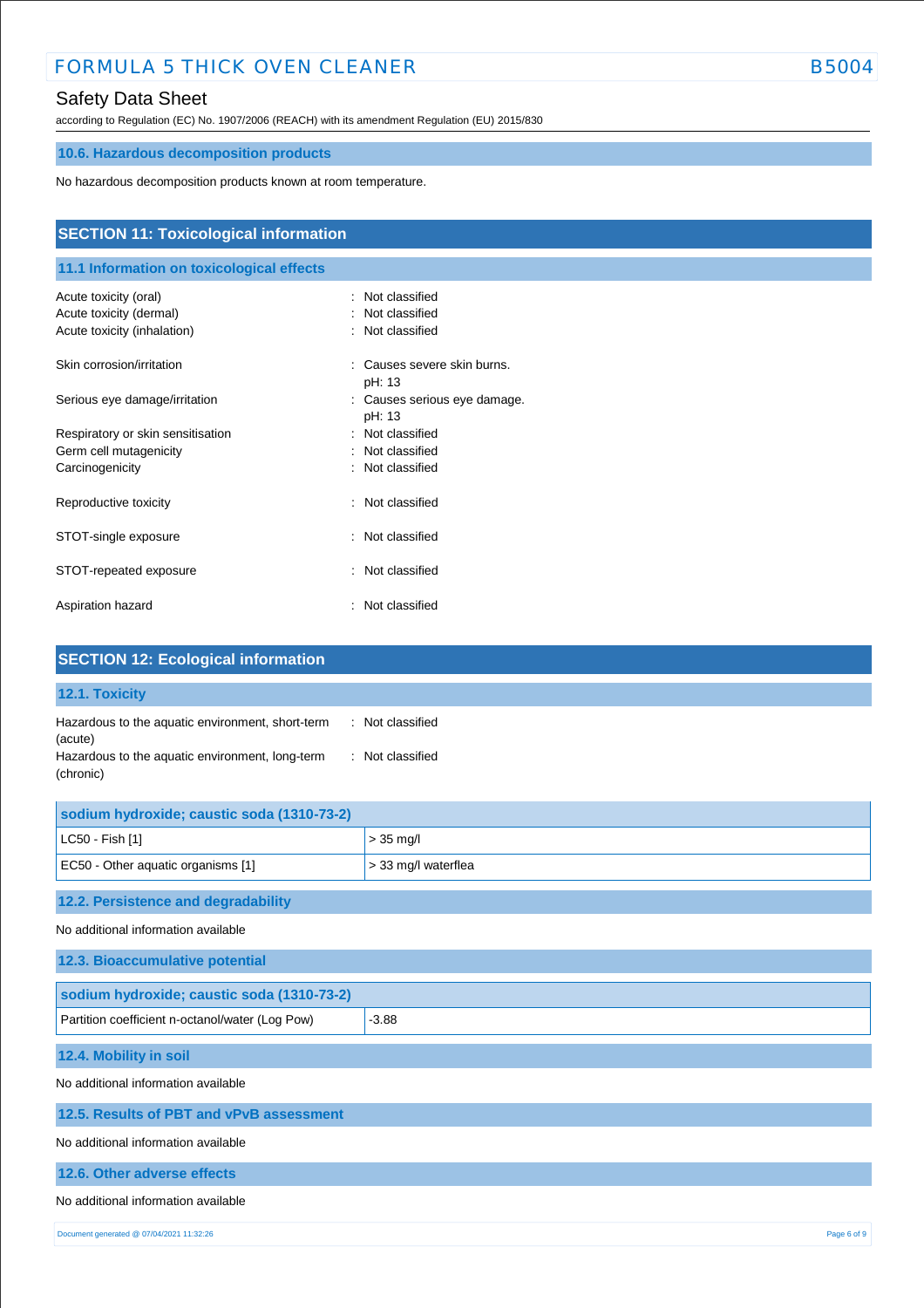# FORMULA 5 THICK OVEN CLEANER B5004

# Safety Data Sheet

| according to Regulation (EC) No. 1907/2006 (REACH) with its amendment Regulation (EU) 2015/830 |                                                                              |
|------------------------------------------------------------------------------------------------|------------------------------------------------------------------------------|
| <b>SECTION 13: Disposal considerations</b>                                                     |                                                                              |
| 13.1. Waste treatment methods                                                                  |                                                                              |
| European List of Waste (LoW) code                                                              | : 20 01 15* - alkalines                                                      |
| <b>SECTION 14: Transport information</b>                                                       |                                                                              |
| In accordance with ADR / IMDG / IATA                                                           |                                                                              |
|                                                                                                |                                                                              |
| 14.1 UN number                                                                                 |                                                                              |
| UN-No. (ADR)<br>UN-No. (IMDG)                                                                  | : UN 1824<br>: UN 1824                                                       |
| UN-No. (IATA)                                                                                  | : UN 1824                                                                    |
| 14.2. UN proper shipping name                                                                  |                                                                              |
| Proper Shipping Name (ADR)                                                                     | : SODIUM HYDROXIDE SOLUTION                                                  |
| Proper Shipping Name (IMDG)                                                                    | SODIUM HYDROXIDE SOLUTION                                                    |
| Proper Shipping Name (IATA)<br>Transport document description (ADR)                            | Sodium hydroxide solution<br>: UN 1824 SODIUM HYDROXIDE SOLUTION, 8, II, (E) |
| Transport document description (IMDG)                                                          | : UN 1824 SODIUM HYDROXIDE SOLUTION, 8, II                                   |
| Transport document description (IATA)                                                          | : UN 1824 Sodium hydroxide solution, 8, II                                   |
| 14.3. Transport hazard class(es)                                                               |                                                                              |
| <b>ADR</b>                                                                                     |                                                                              |
| Transport hazard class(es) (ADR)<br>Danger labels (ADR)                                        | : 8<br>$\therefore$ 8                                                        |
|                                                                                                |                                                                              |
|                                                                                                |                                                                              |
|                                                                                                |                                                                              |
|                                                                                                |                                                                              |
| <b>IMDG</b><br>Transport hazard class(es) (IMDG)                                               | : 8                                                                          |
| Danger labels (IMDG)                                                                           | : 8                                                                          |
|                                                                                                |                                                                              |
|                                                                                                |                                                                              |
|                                                                                                |                                                                              |
| <b>IATA</b>                                                                                    |                                                                              |
| Transport hazard class(es) (IATA)                                                              | $\therefore$ 8                                                               |
| Danger labels (IATA)                                                                           | : 8                                                                          |
|                                                                                                |                                                                              |
|                                                                                                |                                                                              |
|                                                                                                |                                                                              |
|                                                                                                |                                                                              |

| <b>14.4. Packing group</b>                                          |                    |  |  |
|---------------------------------------------------------------------|--------------------|--|--|
| Packing group (ADR)<br>Packing group (IMDG)<br>Packing group (IATA) | : II<br>: II<br>÷Ш |  |  |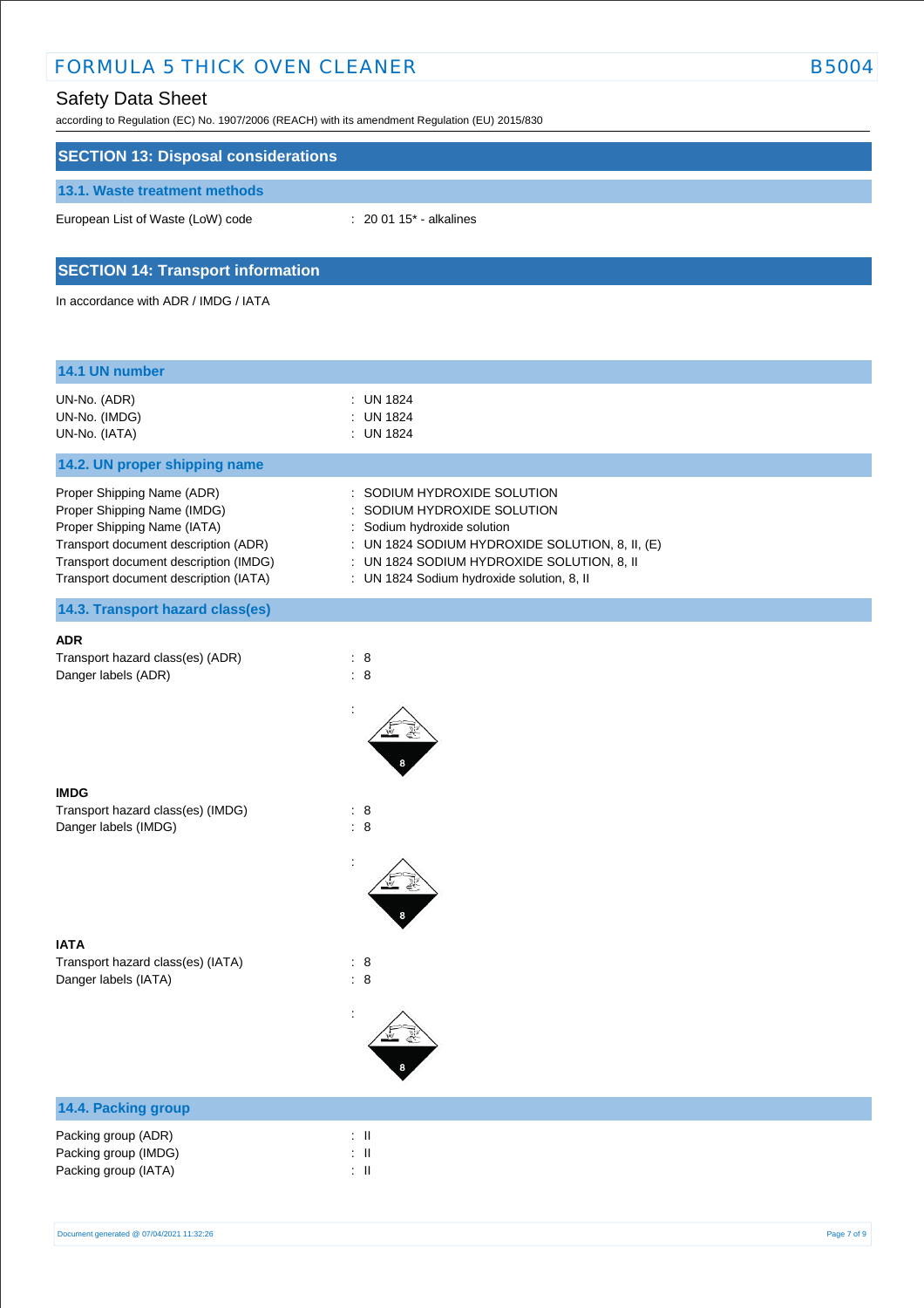# FORMULA 5 THICK OVEN CLEANER **EXAMPLE 2004** B5004

# Safety Data Sheet

according to Regulation (EC) No. 1907/2006 (REACH) with its amendment Regulation (EU) 2015/830

| <b>14.5. Environmental hazards</b>                  |                                            |
|-----------------------------------------------------|--------------------------------------------|
| Dangerous for the environment                       | No<br>÷                                    |
| Marine pollutant                                    | No<br>÷                                    |
| Other information                                   | No supplementary information available     |
| 14.6. Special precautions for user                  |                                            |
| <b>Overland transport</b>                           |                                            |
| Classification code (ADR)                           | : C5                                       |
| Limited quantities (ADR)                            | 11<br>÷                                    |
| Excepted quantities (ADR)                           | E <sub>2</sub><br>$\ddot{\cdot}$           |
| Packing instructions (ADR)                          | P001, IBC02                                |
| Mixed packing provisions (ADR)                      | MP15                                       |
| Portable tank and bulk container instructions (ADR) | T7                                         |
| Portable tank and bulk container special provisions | ÷<br>TP2                                   |
| (ADR)                                               |                                            |
| Tank code (ADR)                                     | $:$ L4BN                                   |
| Vehicle for tank carriage                           | AT<br>÷.                                   |
| Transport category (ADR)                            | $\overline{2}$<br>$\overline{\phantom{a}}$ |
| Hazard identification number (Kemler No.)           | Ì.<br>80                                   |
| Orange plates                                       | $\ddot{\phantom{a}}$                       |
|                                                     | 80<br>1824                                 |
| Tunnel restriction code (ADR)                       | $\ddot{\phantom{a}}$<br>Е                  |
| EAC code                                            | 2R<br>$\ddot{\phantom{a}}$                 |
| <b>Transport by sea</b>                             |                                            |
| Limited quantities (IMDG)                           | : 1L                                       |
| Excepted quantities (IMDG)                          | E <sub>2</sub><br>$\ddot{\phantom{a}}$     |
| Packing instructions (IMDG)                         | P001<br>÷                                  |
| IBC packing instructions (IMDG)                     | IBC02<br>÷                                 |
| Tank instructions (IMDG)                            | T <sub>7</sub><br>÷                        |
| Tank special provisions (IMDG)                      | TP <sub>2</sub>                            |
| EmS-No. (Fire)                                      | F-A<br>÷                                   |
| EmS-No. (Spillage)                                  | $: S-B$                                    |
| Stowage category (IMDG)                             | : A                                        |
|                                                     |                                            |
| Air transport<br>PCA Excepted quantities (IATA)     | E2                                         |
|                                                     | Y840<br>$\ddot{\phantom{a}}$               |
| PCA Limited quantities (IATA)                       | 0.5L<br>$\ddot{\phantom{a}}$               |
| PCA limited quantity max net quantity (IATA)        | 851                                        |
| PCA packing instructions (IATA)                     | 1L                                         |
| PCA max net quantity (IATA)                         | $\ddot{\phantom{a}}$                       |
| CAO packing instructions (IATA)                     | 855<br>÷                                   |
| CAO max net quantity (IATA)                         | 30L<br>$\ddot{\cdot}$                      |
| Special provisions (IATA)                           | A <sub>3</sub><br>÷.                       |
| ERG code (IATA)                                     | 8L                                         |

**14.7. Transport in bulk according to Annex II of Marpol and the IBC Code**

IBC code : Not applicable.

# **SECTION 15: Regulatory information**

**15.1. Safety, health and environmental regulations/legislation specific for the substance or mixture**

#### **15.1.1. EU-Regulations**

Contains no REACH substances with Annex XVII restrictions

Contains no substance on the REACH candidate list

Contains no REACH Annex XIV substances

Contains no substance subject to Regulation (EU) No 649/2012 of the European Parliament and of the Council of 4 July 2012 concerning the export and import of hazardous chemicals.